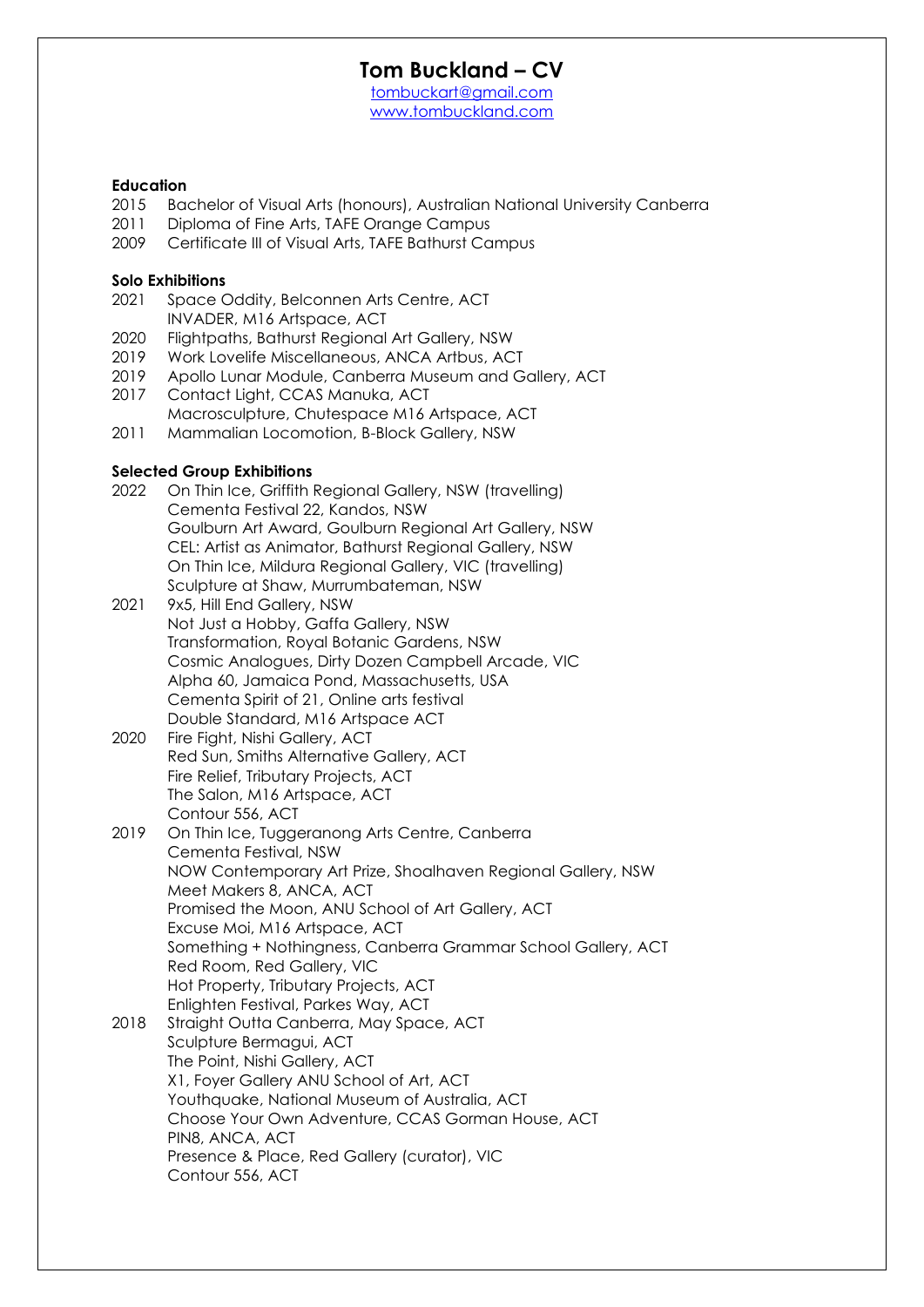[tombuckart@gmail.com](mailto:tombuckart@gmail.com) <www.tombuckland.com>

Cross Pollination, The Hive, nsw Animaze, Fremantle Arts Centre, WA Dead End Film Festival, Coburg Drive In, VIC Summer Revel, Gorman House Arts Centre, ACT A Magic Stranger than Death, Tuggeranong Arts Centre, ACT Redstocking 2018, Red Gallery, VIC 2017 Hobiennale – Surface World, 126 Gallery, TAS Pop Up Rogues, Park View Hotel, NSW Sculpture in the Paddock, NSW Timeframe – Works from the Taylor/Jones Collection, JAHM, VIC Fake News, CCAS Gorman House, ACT Hidden Sculpture Walk, Rookwood Cemetery, NSW I Was Here, Fremantle Arts Centre, WA Transmutation, Red Gallery, VIC PIN7, ANCA, Dickson, ACT Random17, School of Art Foyer Gallery, ACT Redstocking 2017, Red Gallery, VIC Harris Hobbs CGS Sculpture Festival, ACT Blaze XI, CCAS Gorman House, ACT Sculpture Bermagui, Bermagui, NSW Home for Unloved Animals - Art Not Apart festival, ACT Sublimation Project - You Are Here festival, ACT 2016 Untaming the Urban, Sculpture Workshop, ANU School of Art, ACT Emerge One, Exhibition Centre, ACT Rogues: A Night to Remember, Park-View Hotel Gallery, NSW Clearwater Sculpture Prize Queanbeyan, NSW Shirty Science, Anvil Studio and Gallery, ACT Love is in the Air, CCAS Gorman House, ACT Menagerie, Tuggeranong Arts Centre, ACT Parallax, Photospace, ANU School of Art, ACT Goulburn Art Award, Goulburn Regional Gallery, NSW Habitual Creatures, Belconnen Arts Centre, ACT PIN6, ANCA, ACT Autumn Invitational, T-Arts Gallery, NSW Birds & Us, Claire Layman Gallery, VIC 2015 School of Art Graduate Exhibition, ANU School of Art, ACT School of Art Drawing Prize, Foyer Gallery, ANU School of Art, ACT Rogues: An Evening Affair, Park-View Hotel Gallery, NSW Imaginarium, Belconnen Arts Centre, ACT Random15, Foyer Gallery, ANU School of Art, ACT PIN5, ANCA, ACT East Row Museum Project, ACT The Peculiar Library, ANCA, ACT 2014 School of Art Graduate Exhibition, ANU School of Art, ACT T-Arts Christmas Show, T-Arts Gallery, NSW #sculpture, ANU School of Art Foyer Gallery, Canberra (curator) Random14, Foyer Gallery, ANU School of Art, ACT Tuggeranong Youth Arts Awards, Tuggeranong Arts Centre, ACT Chimerical Notions, T-Arts Gallery, NSW Kinross Wolaroi Sculpture Walk, Kinross Wolaroi High School, ACT 2013 Sculpture in the Street, ACT Snapshot, Park View Hotel, NSW Bathurst Art Fair, Bathurst Regional Art Gallery, NSW RE:ACT Barbara Campbell Performance Project, ANU School of Art, ACT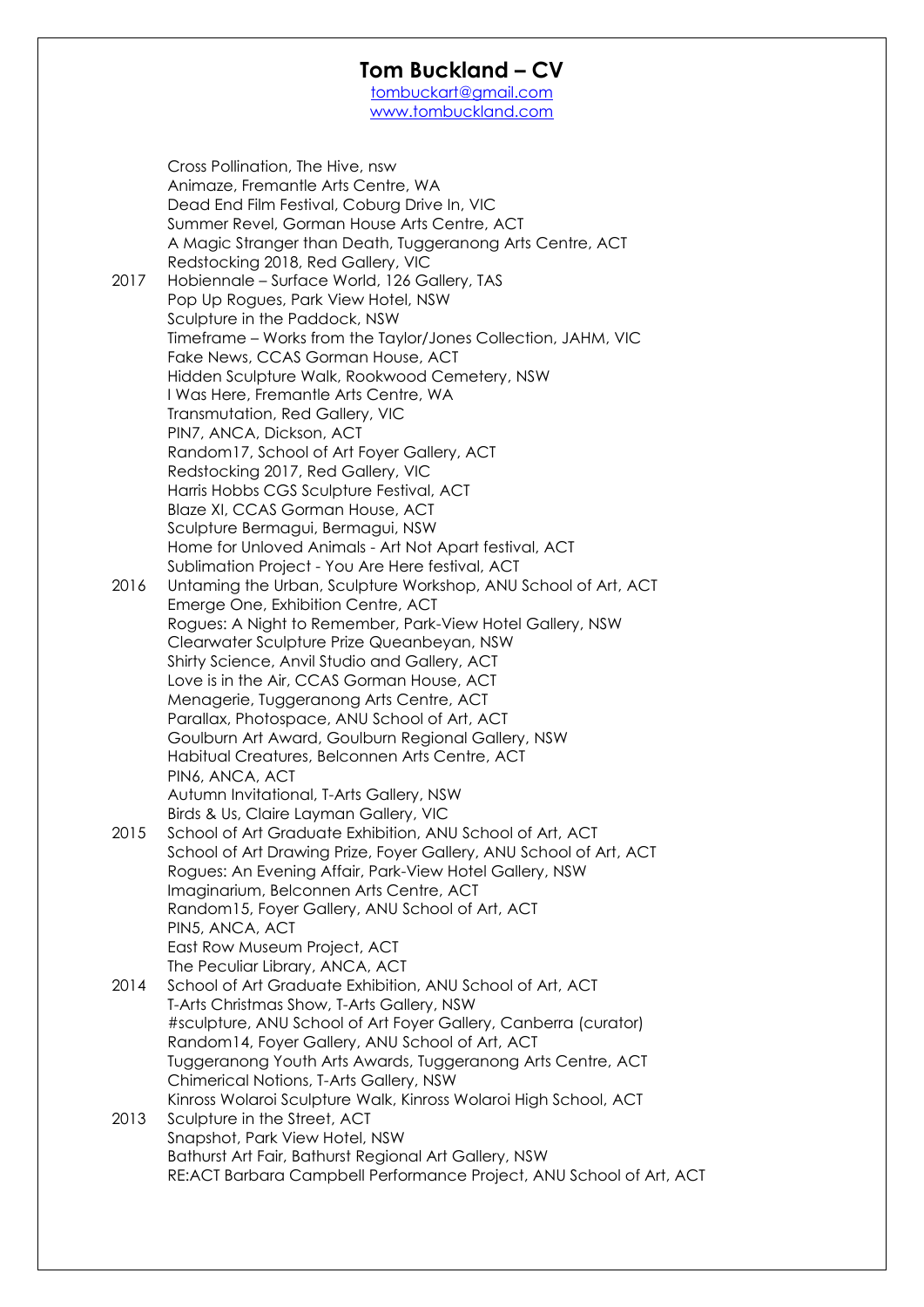[tombuckart@gmail.com](mailto:tombuckart@gmail.com) <www.tombuckland.com>

Waste to Art Finalists Exhibition, Bourke Exhibition Centre, NSW ANUSA Artsfest, Union Court, Australian National University, ACT 2012 On and Off the Wall, Orange Regional Gallery, NSW Inaugural Tim Flannery Art Prize, Flannery Centre, NSW Waste to Art Finalists, Forbes Town Hall, NSW 2011 Countryscapes, Bathurst Regional Art Gallery, NSW You May Not Like What I Have to Say But You May as Well Come & Have a Look, TAFE B-Block Gallery, NSW Bathurst Art Fair, Bathurst Regional Art Gallery, NSW 100 Kilometre Art Show, Orange Regional Art Gallery, NSW Waste to Art Finalist Exhibition Grenfell Community Centre, NSW 2010 TAFE Graduate Show, B-Block Gallery, NSW Community Portrait Prize, Bathurst Regional Gallery, NSE Youthworks Art Show, Eskbank Historic House, NSW Waste to Art Finalists, Menindee Regional Gallery, NSW Sculpture Showcase, B-Block Gallery, NSW 2009 Artopsy, Link Gallery, NSW

#### **Residencies**

- 2021 Belconnen Arts Centre Artist in Residence CEL Residency Hill End Cementa Residency Kandos
- 2018 Cementa Residency Kandos
- 2017 FAC Studio residency, Fremantle Arts Centre
- 2016 Russel Kennedy Lawyers Studio Residency, Canberra Contemporary Art Space
- 2014 Artist in Residence, Eden Monaro High School

### **Professional Experience**

| Technical Officer, National Gallery of Australia                    |
|---------------------------------------------------------------------|
| Technical Officer, ACT Legislative Assembly                         |
| Technical Officer, Belconnen Arts Centre                            |
| Technical Officer, ANU School of Art Gallery                        |
| Technical Officer, Tuggeranong Arts Centre                          |
| Access and Inclusion Support Officer, Sculpture Workshop Australian |
| <b>National University</b>                                          |
| Ceramics Tutor, Belconnen Community Services                        |
| Studio Assistant, Artillion Studios                                 |
| Art Tutor, National Museum of Australia                             |
| Arts Tutor, Bathurst Regional Art Gallery                           |
|                                                                     |

#### **Selected Prizes and Awards**

- 2021 Clitheroe Foundation Emerging Artist Mentor Program CAPO Canberra Weekly Award
- 2018 First Prize CCAS Members Show 2016 CAPO Macquarie Telecom Award Clearwater Sculpture Prize Children's Choice Award Canberra Contemporary Arts Space Russel Kennedy Lawyers Studio Residency
- 2015 John and Elizabeth Baker Honours Scholarship Recipient
- 2014 Canberra Grammar School Exhibition Award Capital Chemist Art Award
- 2013 Creative Young Stars scholarship recipient
- 2012 Finalist Tim Flannery Art Prize